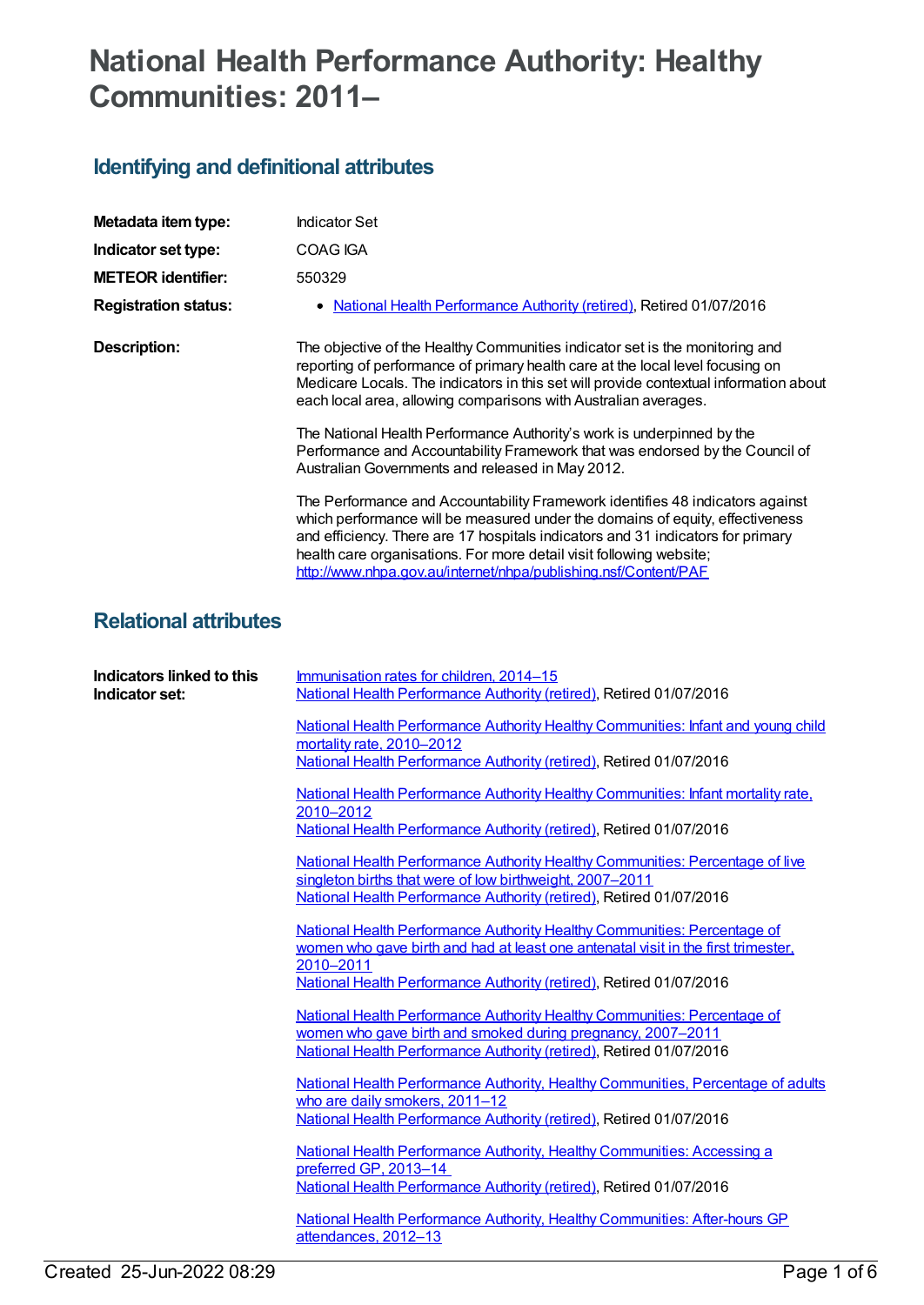National Health [Performance](https://meteor.aihw.gov.au/RegistrationAuthority/8) Authority (retired), Retired 01/07/2016

National Health Performance Authority, Healthy [Communities:](https://meteor.aihw.gov.au/content/620169) After-hours GP attendances, 2013–14 National Health [Performance](https://meteor.aihw.gov.au/RegistrationAuthority/8) Authority (retired), Retired 01/07/2016

National Health Performance Authority, Healthy [Communities:](https://meteor.aihw.gov.au/content/528911) Bulk-billed GP attendances, 2012–13 National Health [Performance](https://meteor.aihw.gov.au/RegistrationAuthority/8) Authority (retired), Retired 01/07/2016

National Health Performance Authority, Healthy [Communities:](https://meteor.aihw.gov.au/content/620171) Bulk-billed GP attendances, 2013–14 National Health [Performance](https://meteor.aihw.gov.au/RegistrationAuthority/8) Authority (retired), Retired 01/07/2016

National Health Performance Authority, Healthy [Communities:](https://meteor.aihw.gov.au/content/548008) Cost barriers to GP care, 2011–12

National Health [Performance](https://meteor.aihw.gov.au/RegistrationAuthority/8) Authority (retired), Superseded 19/03/2015

National Health Performance Authority, Healthy [Communities:](https://meteor.aihw.gov.au/content/601737) Cost barriers to GP care, 2012–13

National Health [Performance](https://meteor.aihw.gov.au/RegistrationAuthority/8) Authority (retired), Retired 01/07/2016

National Health Performance Authority, Healthy [Communities:](https://meteor.aihw.gov.au/content/611270) Cost barriers to GP care, 2013–14 National Health [Performance](https://meteor.aihw.gov.au/RegistrationAuthority/8) Authority (retired), Retired 01/07/2016

National Health Performance Authority, Healthy [Communities:](https://meteor.aihw.gov.au/content/548011) Cost barriers to seeing a medical specialist, 2011-12 National Health [Performance](https://meteor.aihw.gov.au/RegistrationAuthority/8) Authority (retired), Superseded 19/03/2015

National Health Performance Authority, Healthy [Communities:](https://meteor.aihw.gov.au/content/601815) Cost barriers to seeing a medical specialist, 2012–13 National Health [Performance](https://meteor.aihw.gov.au/RegistrationAuthority/8) Authority (retired), Retired 01/07/2016

National Health Performance Authority, Healthy [Communities:](https://meteor.aihw.gov.au/content/547196) Expenditure on afterhours GP attendances, 2012–13 National Health [Performance](https://meteor.aihw.gov.au/RegistrationAuthority/8) Authority (retired), Retired 01/07/2016

National Health Performance Authority, Healthy [Communities:](https://meteor.aihw.gov.au/content/620178) Expenditure on afterhours GP attendances, 2013–14 National Health [Performance](https://meteor.aihw.gov.au/RegistrationAuthority/8) Authority (retired), Retired 01/07/2016

National Health Performance Authority, Healthy [Communities:](https://meteor.aihw.gov.au/content/547154) Expenditure onGP attendances, 2012–13 National Health [Performance](https://meteor.aihw.gov.au/RegistrationAuthority/8) Authority (retired), Retired 01/07/2016

National Health Performance Authority, Healthy [Communities:](https://meteor.aihw.gov.au/content/620159) Expenditure onGP attendances, 2013–14 National Health [Performance](https://meteor.aihw.gov.au/RegistrationAuthority/8) Authority (retired), Retired 01/07/2016

National Health Performance Authority, Healthy [Communities:](https://meteor.aihw.gov.au/content/547090) Expenditure on specialist attendances, 2011–12 National Health [Performance](https://meteor.aihw.gov.au/RegistrationAuthority/8) Authority (retired), Superseded 27/03/2014

National Health Performance Authority, Healthy [Communities:](https://meteor.aihw.gov.au/content/547958) Expenditure on specialist attendances, 2012–13 National Health [Performance](https://meteor.aihw.gov.au/RegistrationAuthority/8) Authority (retired), Retired 01/07/2016

National Health Performance Authority, Healthy [Communities:](https://meteor.aihw.gov.au/content/620166) Expenditure on specialist attendances, 2013–14 National Health [Performance](https://meteor.aihw.gov.au/RegistrationAuthority/8) Authority (retired), Retired 01/07/2016

National Health Performance Authority, Healthy [Communities:](https://meteor.aihw.gov.au/content/601534) Frequent GP attenders, 2012–13 National Health [Performance](https://meteor.aihw.gov.au/RegistrationAuthority/8) Authority (retired), Retired 01/07/2016

National Health Performance Authority, Healthy [Communities:](https://meteor.aihw.gov.au/content/547145) GP attendances, 2012–13 National Health [Performance](https://meteor.aihw.gov.au/RegistrationAuthority/8) Authority (retired), Retired 01/07/2016

National Health Performance Authority, Healthy [Communities:](https://meteor.aihw.gov.au/content/620141) GP attendances,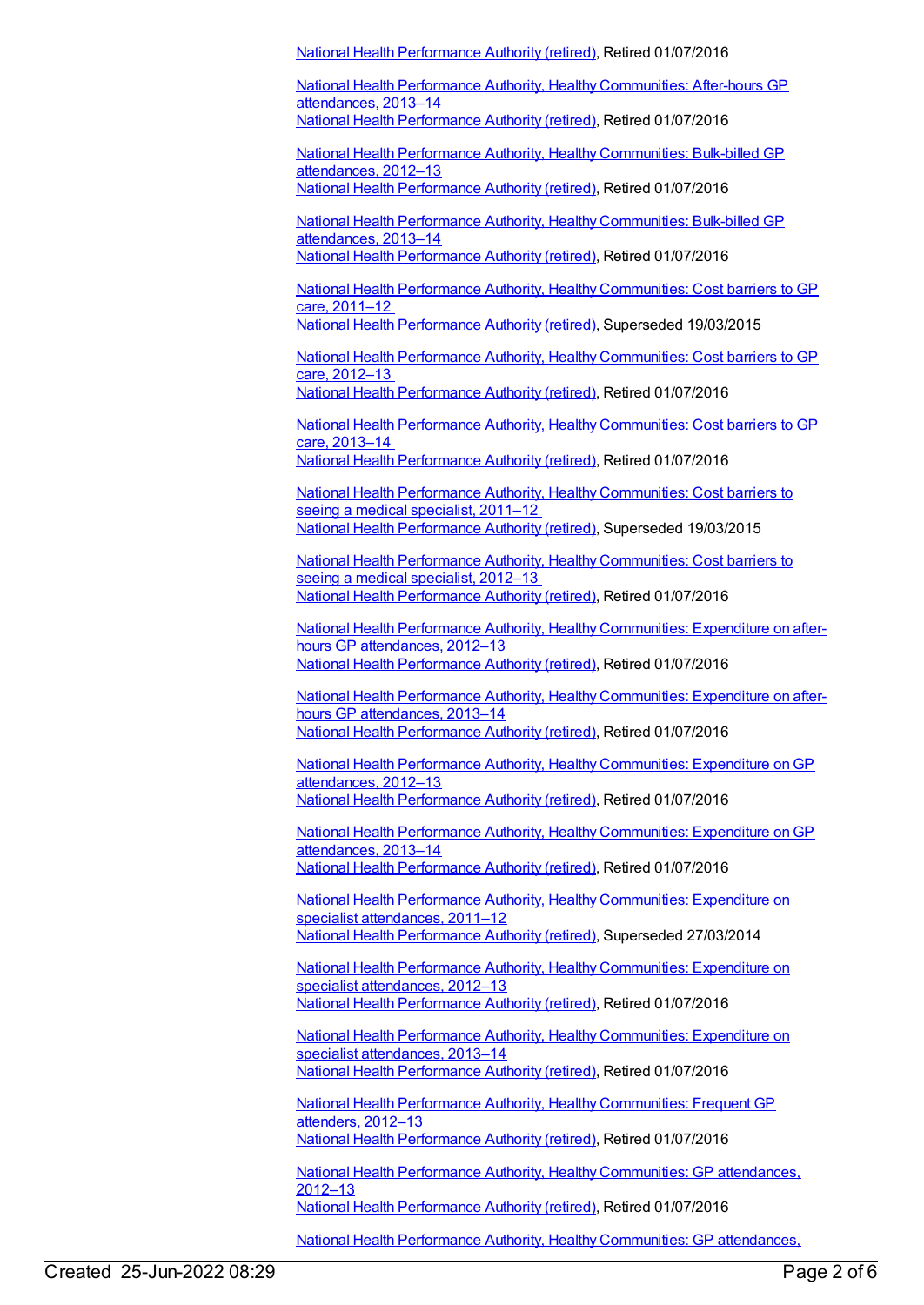#### 2013–14 National Health [Performance](https://meteor.aihw.gov.au/RegistrationAuthority/8) Authority (retired), Retired 01/07/2016

National Health Performance Authority, Healthy [Communities:](https://meteor.aihw.gov.au/content/611084) Having a preferred GP, 2013–14

National Health [Performance](https://meteor.aihw.gov.au/RegistrationAuthority/8) Authority (retired), Retired 01/07/2016

National Health Performance Authority, Healthy [Communities:](https://meteor.aihw.gov.au/content/548002) Hospital emergency department visits, 2011–12 National Health [Performance](https://meteor.aihw.gov.au/RegistrationAuthority/8) Authority (retired), Superseded 19/03/2015

National Health Performance Authority, Healthy [Communities:](https://meteor.aihw.gov.au/content/601895) Hospital emergency department visits, 2012–13 National Health [Performance](https://meteor.aihw.gov.au/RegistrationAuthority/8) Authority (retired), Retired 01/07/2016

National Health Performance Authority, Healthy [Communities:](https://meteor.aihw.gov.au/content/611080) Hospital emergency department visits, 2013–14 National Health [Performance](https://meteor.aihw.gov.au/RegistrationAuthority/8) Authority (retired), Retired 01/07/2016

National Health Performance Authority, Healthy [Communities:](https://meteor.aihw.gov.au/content/564385) Human papillomavirus (HPV) vaccination rates for girls turning 15 years in 2012 National Health [Performance](https://meteor.aihw.gov.au/RegistrationAuthority/8) Authority (retired), Retired 01/07/2016

National Health Performance Authority, Healthy [Communities:](https://meteor.aihw.gov.au/content/611806) Human papillomavirus (HPV) vaccination rates for girls turning 15 years in 2013 National Health [Performance](https://meteor.aihw.gov.au/RegistrationAuthority/8) Authority (retired), Retired 01/07/2016

National Health Performance Authority, Healthy [Communities:](https://meteor.aihw.gov.au/content/515538) Immunisation rates for children, 2012 National Health [Performance](https://meteor.aihw.gov.au/RegistrationAuthority/8) Authority (retired), Superseded 27/03/2014

National Health Performance Authority, Healthy [Communities:](https://meteor.aihw.gov.au/content/564342) Immunisation rates for children, 2012–13

National Health [Performance](https://meteor.aihw.gov.au/RegistrationAuthority/8) Authority (retired), Retired 01/07/2016

National Health Performance Authority, Healthy [Communities:](https://meteor.aihw.gov.au/content/611799) Immunisation rates for children, 2013–14 National Health [Performance](https://meteor.aihw.gov.au/RegistrationAuthority/8) Authority (retired), Retired 01/07/2016

National Health Performance Authority, Healthy [Communities:](https://meteor.aihw.gov.au/content/527641) Life expectancy, 2009–2011

National Health [Performance](https://meteor.aihw.gov.au/RegistrationAuthority/8) Authority (retired), Retired 01/07/2016

National Health Performance Authority, Healthy [Communities:](https://meteor.aihw.gov.au/content/611126) Needed to see a GP but did not, 2013–14 National Health [Performance](https://meteor.aihw.gov.au/RegistrationAuthority/8) Authority (retired), Retired 01/07/2016

National Health Performance Authority, Healthy [Communities:](https://meteor.aihw.gov.au/content/549587) Number of selected potentially avoidable hospitalisations per 100,000 people, 2011–12 National Health [Performance](https://meteor.aihw.gov.au/RegistrationAuthority/8) Authority (retired), Retired 01/07/2016

National Health Performance Authority, Healthy [Communities:](https://meteor.aihw.gov.au/content/611078) Percentage of adults admitted to hospital, 2013–14 National Health [Performance](https://meteor.aihw.gov.au/RegistrationAuthority/8) Authority (retired), Retired 01/07/2016

National Health Performance Authority, Healthy [Communities:](https://meteor.aihw.gov.au/content/527650) Percentage of adults who are overweight or obese, 2011-12 National Health [Performance](https://meteor.aihw.gov.au/RegistrationAuthority/8) Authority (retired), Retired 01/07/2016

National Health Performance Authority, Healthy [Communities:](https://meteor.aihw.gov.au/content/611056) Percentage of Australians who rate their health positively, 2013–14 National Health [Performance](https://meteor.aihw.gov.au/RegistrationAuthority/8) Authority (retired), Retired 01/07/2016

National Health Performance Authority, Healthy [Communities:](https://meteor.aihw.gov.au/content/594173) Percentage of Australians with a long-term health condition, 2012–13 National Health [Performance](https://meteor.aihw.gov.au/RegistrationAuthority/8) Authority (retired), Retired 01/07/2016

National Health Performance Authority, Healthy [Communities:](https://meteor.aihw.gov.au/content/611058) Percentage of Australians with a long-term health condition, 2013–14 National Health [Performance](https://meteor.aihw.gov.au/RegistrationAuthority/8) Authority (retired), Retired 01/07/2016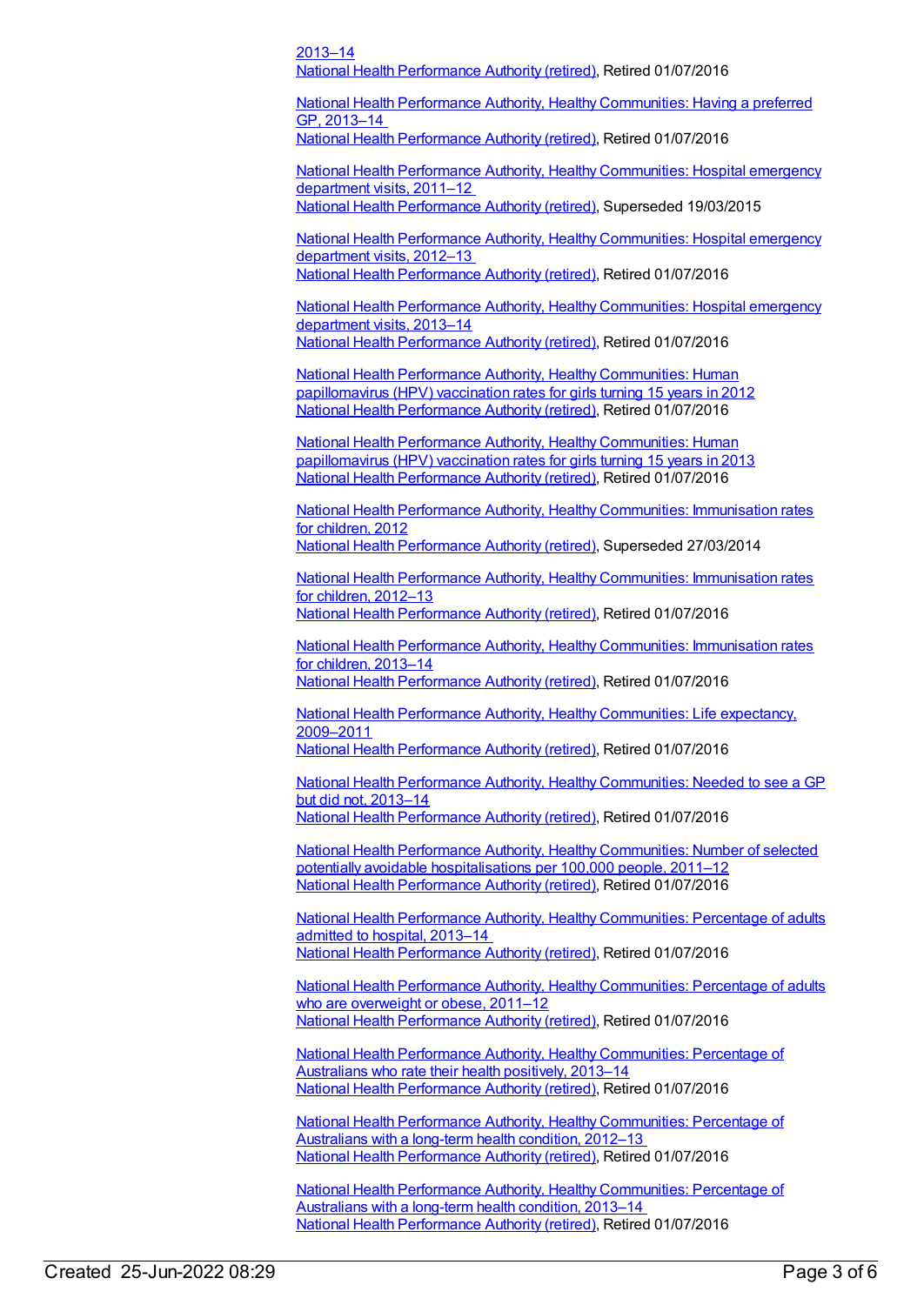National Health Performance Authority, Healthy [Communities:](https://meteor.aihw.gov.au/content/527720) Potentially avoidable deaths, 2009–2011 National Health [Performance](https://meteor.aihw.gov.au/RegistrationAuthority/8) Authority (retired), Retired 01/07/2016 National Health Performance Authority, Healthy [Communities:](https://meteor.aihw.gov.au/content/529386) Satisfaction with waiting times for GPs, 2011–12 National Health [Performance](https://meteor.aihw.gov.au/RegistrationAuthority/8) Authority (retired), Superseded 19/03/2015 National Health Performance Authority, Healthy [Communities:](https://meteor.aihw.gov.au/content/547997) Satisfaction with waiting times for medical specialist, 2011–12 National Health [Performance](https://meteor.aihw.gov.au/RegistrationAuthority/8) Authority (retired), Retired 01/07/2016 National Health Performance Authority, Healthy [Communities:](https://meteor.aihw.gov.au/content/611260) Seeing a GP after hours, 2013–14 National Health [Performance](https://meteor.aihw.gov.au/RegistrationAuthority/8) Authority (retired), Retired 01/07/2016

National Health Performance Authority, Healthy [Communities:](https://meteor.aihw.gov.au/content/611067) Seeing a GP for urgent care, 2013–14

National Health [Performance](https://meteor.aihw.gov.au/RegistrationAuthority/8) Authority (retired), Retired 01/07/2016

National Health Performance Authority, Healthy [Communities:](https://meteor.aihw.gov.au/content/594116) Seeing a GP, 2012– 13

National Health [Performance](https://meteor.aihw.gov.au/RegistrationAuthority/8) Authority (retired), Retired 01/07/2016

National Health Performance Authority, Healthy [Communities:](https://meteor.aihw.gov.au/content/611063) Seeing a GP, 2013– 14

National Health [Performance](https://meteor.aihw.gov.au/RegistrationAuthority/8) Authority (retired), Retired 01/07/2016

National Health Performance Authority, Healthy [Communities:](https://meteor.aihw.gov.au/content/594772) Seeing a medical specialist, 2012–13 National Health [Performance](https://meteor.aihw.gov.au/RegistrationAuthority/8) Authority (retired), Retired 01/07/2016

National Health Performance Authority, Healthy [Communities:](https://meteor.aihw.gov.au/content/611072) Seeing a medical specialist, 2013–14 National Health [Performance](https://meteor.aihw.gov.au/RegistrationAuthority/8) Authority (retired), Retired 01/07/2016

National Health Performance Authority, Healthy [Communities:](https://meteor.aihw.gov.au/content/546854) Seeing an allied health professional or nurse, 2011–12 National Health [Performance](https://meteor.aihw.gov.au/RegistrationAuthority/8) Authority (retired), Retired 01/07/2016

National Health Performance Authority, Healthy [Communities:](https://meteor.aihw.gov.au/content/601739) Seeing three or more health professionals, 2012–13 National Health [Performance](https://meteor.aihw.gov.au/RegistrationAuthority/8) Authority (retired), Retired 01/07/2016

National Health Performance Authority, Healthy [Communities:](https://meteor.aihw.gov.au/content/548005) Self-reported admissions to hospital, 2011–12 National Health [Performance](https://meteor.aihw.gov.au/RegistrationAuthority/8) Authority (retired), Superseded 19/03/2015

National Health Performance Authority, Healthy [Communities:](https://meteor.aihw.gov.au/content/601829) Self-reported admissions to hospital, 2012–13 National Health [Performance](https://meteor.aihw.gov.au/RegistrationAuthority/8) Authority (retired), Retired 01/07/2016

National Health Performance Authority, Healthy [Communities:](https://meteor.aihw.gov.au/content/547062) Specialist attendances, 2011–12 National Health [Performance](https://meteor.aihw.gov.au/RegistrationAuthority/8) Authority (retired), Superseded 27/03/2014

National Health Performance Authority, Healthy [Communities:](https://meteor.aihw.gov.au/content/547952) Specialist attendances, 2012–13 National Health [Performance](https://meteor.aihw.gov.au/RegistrationAuthority/8) Authority (retired), Retired 01/07/2016

National Health Performance Authority, Healthy [Communities:](https://meteor.aihw.gov.au/content/620146) Specialist attendances, 2013–14 National Health [Performance](https://meteor.aihw.gov.au/RegistrationAuthority/8) Authority (retired), Retired 01/07/2016

National Health Performance Authority, Healthy [Communities:](https://meteor.aihw.gov.au/content/601536) Very highGP attenders, 2012–13 National Health [Performance](https://meteor.aihw.gov.au/RegistrationAuthority/8) Authority (retired), Retired 01/07/2016

National Health Performance Authority, Healthy [Communities:](https://meteor.aihw.gov.au/content/594106) Visits to hospital emergency department instead of GPs, 2012–13 National Health [Performance](https://meteor.aihw.gov.au/RegistrationAuthority/8) Authority (retired), Retired 01/07/2016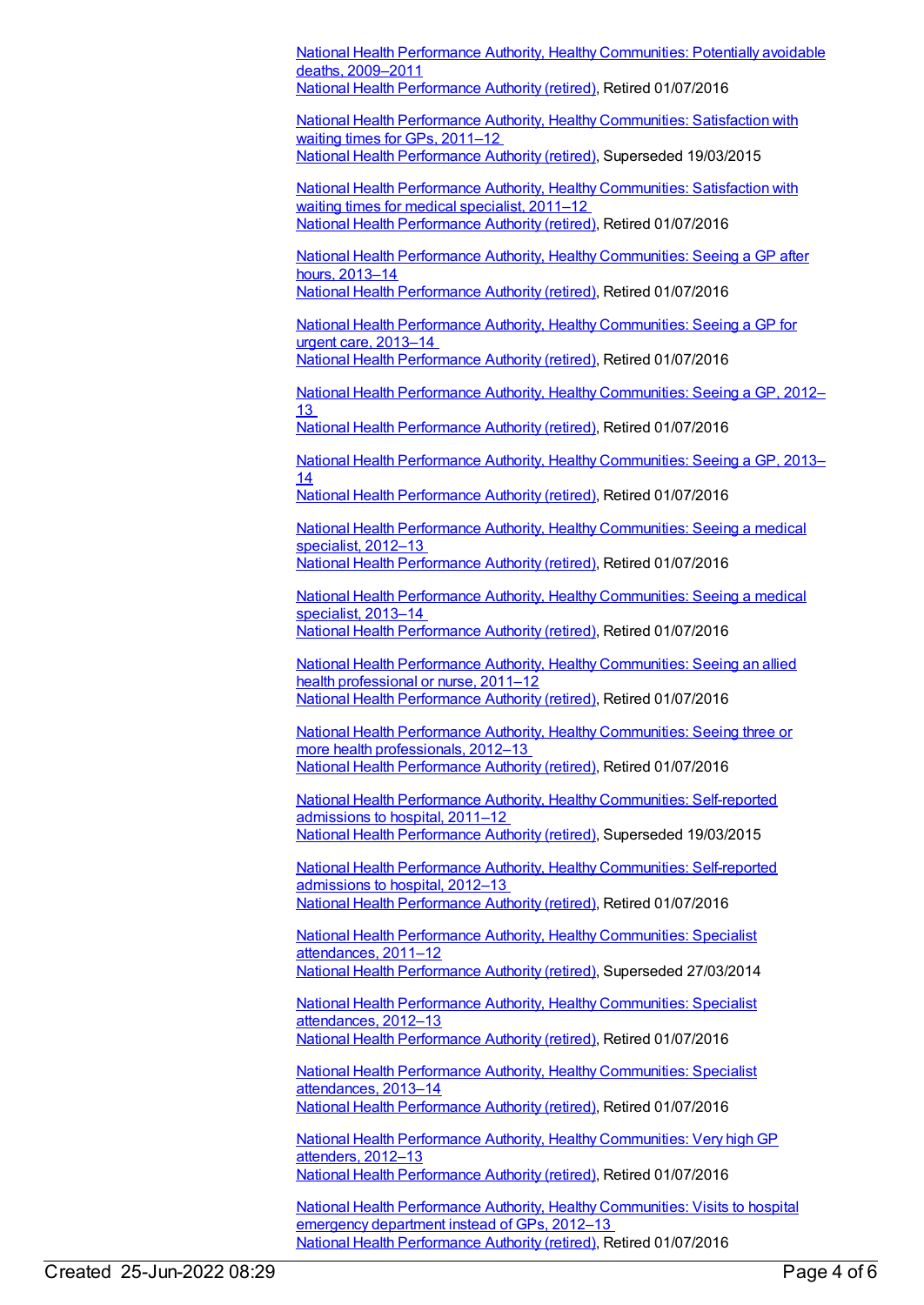National Health Performance Authority, Healthy [Communities:](https://meteor.aihw.gov.au/content/601882) Waiting times for GP appointments, 2012–13 National Health [Performance](https://meteor.aihw.gov.au/RegistrationAuthority/8) Authority (retired), Retired 01/07/2016

National Health Performance Authority, Healthy [Communities:](https://meteor.aihw.gov.au/content/611264) Waiting times for GP appointments, 2013–14 National Health [Performance](https://meteor.aihw.gov.au/RegistrationAuthority/8) Authority (retired), Retired 01/07/2016

National Health Performance Authority, Healthy [Communities:](https://meteor.aihw.gov.au/content/594794) Waiting times for urgent GP appointments, 2012–13 National Health [Performance](https://meteor.aihw.gov.au/RegistrationAuthority/8) Authority (retired), Retired 01/07/2016

National Health Performance Authority: Healthy Communities: Percentage of GP consultations in which a selected [cardiovascular](https://meteor.aihw.gov.au/content/593785) risk condition was managed 2009-2013

National Health [Performance](https://meteor.aihw.gov.au/RegistrationAuthority/8) Authority (retired), Retired 01/07/2016

National Health Performance Authority: Healthy [Communities:](https://meteor.aihw.gov.au/content/593796) Percentage of GP consultations in which arthritis or chronic back pain was managed 2009-2013 National Health [Performance](https://meteor.aihw.gov.au/RegistrationAuthority/8) Authority (retired), Retired 01/07/2016

National Health Performance Authority: Healthy [Communities:](https://meteor.aihw.gov.au/content/593770) Percentage of GP consultations in which depression or anxiety were managed 2009-2013 National Health [Performance](https://meteor.aihw.gov.au/RegistrationAuthority/8) Authority (retired), Retired 01/07/2016

National Health Performance Authority: Healthy [Communities:](https://meteor.aihw.gov.au/content/586345) Percentage of GP consultations in which one, two, or three or more chronic conditions were managed 2009-2013

National Health [Performance](https://meteor.aihw.gov.au/RegistrationAuthority/8) Authority (retired), Retired 01/07/2016

National Health Performance Authority: Healthy Communities: Percentage of GP consultations with patients who had a selected [cardiovascular](https://meteor.aihw.gov.au/content/593783) risk condition 2005- 2013

National Health [Performance](https://meteor.aihw.gov.au/RegistrationAuthority/8) Authority (retired), Retired 01/07/2016

National Health Performance Authority: Healthy [Communities:](https://meteor.aihw.gov.au/content/593793) Percentage of GP consultations with patients who had arthritis, chronic back pain or both of these conditions 2005-2013 National Health [Performance](https://meteor.aihw.gov.au/RegistrationAuthority/8) Authority (retired), Retired 01/07/2016

National Health Performance Authority: Healthy [Communities:](https://meteor.aihw.gov.au/content/588162) Percentage of GP consultations with patients who had depression, anxiety or both of these conditions 2005-2013

National Health [Performance](https://meteor.aihw.gov.au/RegistrationAuthority/8) Authority (retired), Retired 01/07/2016

National Health Performance Authority: Healthy [Communities:](https://meteor.aihw.gov.au/content/586342) Percentage of GP consultations with patients who had one, two, or three or more chronic conditions 2005-2013

National Health [Performance](https://meteor.aihw.gov.au/RegistrationAuthority/8) Authority (retired), Retired 01/07/2016

National Health Performance Authority: Healthy [Communities:](https://meteor.aihw.gov.au/content/593798) Percentage of GP management occasions in which a medication was prescribed in the management of arthritis or chronic back pain 2009-2013 National Health [Performance](https://meteor.aihw.gov.au/RegistrationAuthority/8) Authority (retired), Retired 01/07/2016

National Health Performance Authority: Healthy [Communities:](https://meteor.aihw.gov.au/content/593787) Percentage of GP management occasions in which a referral to a health professional was provided in the management of a selected cardiovascular risk condition 2009-2013 National Health [Performance](https://meteor.aihw.gov.au/RegistrationAuthority/8) Authority (retired), Retired 01/07/2016

National Health Performance Authority: Healthy [Communities:](https://meteor.aihw.gov.au/content/595024) Percentage of GP management occasions in which a referral to a health professional was provided in the management of arthritis or chronic back pain 2009-2013 National Health [Performance](https://meteor.aihw.gov.au/RegistrationAuthority/8) Authority (retired), Retired 01/07/2016

National Health Performance Authority: Healthy [Communities:](https://meteor.aihw.gov.au/content/594756) Percentage of GP management occasions in which a referral to a health professional was provided in the management of depression or anxiety 2009-2013 National Health [Performance](https://meteor.aihw.gov.au/RegistrationAuthority/8) Authority (retired), Retired 01/07/2016

National Health Performance Authority: Healthy Communities: Percentage of GP